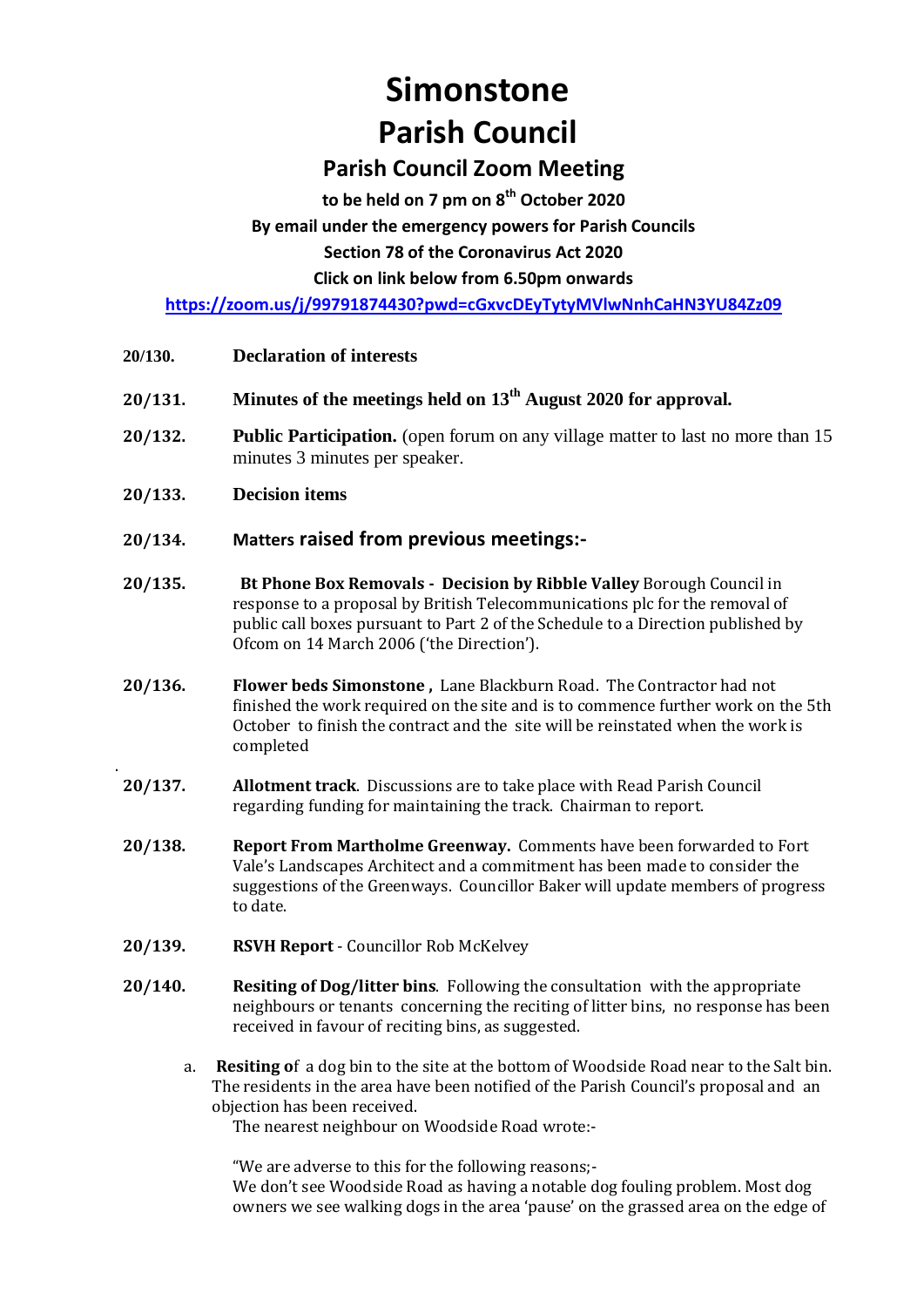our boundary before moving on. The small patch of grass adjacent to our boundary is unadopted land. We have mowed and strimmed the grass for the 10 years whilst we have lived at this address. There may be the odd case of dog fouling left on the grass although it is very few and far between. For what little dog waste we see, we move it before we mow.

My issue with installing a dog waste bin next to the above mentioned grass area is that we are concerned dog owners will see this as an invitation to use the grassed area as the local dog toilet facility. While the good natured dog owners will likely pick up their dog waste, they likely would have done anyway and disposed of it appropriately. we think the persons likely to leave dog waste on the grass are going to do so even if it's within metres of a dog waste bin. A dog waste bin gives dog owners a reason to be using the grassed area to allow their dog to 'do its business'. Again the decent people will move their waste and the not so decent will leave their waste, particularly after dark when they won't be seen. To us sitting a dog bin could worsen the situation.

Bearing this in mind having young children is a concern for us as dog waste poses a danger to them. We have a 2 and a half year old and a newborn child who will be growing up and playing out in the cul-del-sac. There are also numerous other young children who live on Woodside Road and tend to play in the cul-de-sac and on and around the above grassed area. The bin itself may pose a hygiene risk for children to be playing around and the bin post will likely attract numerous dogs to stop and urinate at the post due to the smell of the bin."

b. **Carlton Avenue footpath 12-10-FP PROW access**. Dog bins. The placing of a dog/litter bin at the entrance to the footpath to the Tennis court on Carlton Avenue.

The Tenant of the affected land wrote;-

" I am afraid we cannot allow a dog bin to be placed through the gate in the field off Carlton Avenue. As I explained in our conversation the cattle would destroy it as it is their nature to rub/push/lick/upend anything different.

As discussed this would obviously be at a cost to the council and if it is upended there is the added issue of dog waste bags falling from the bin onto the ground and the cattle/sheep chewing/eating the plastic bags which in turn will present other issues.

I am sorry but we cannot and DO NOT give permission for placement of the bin within our field."

A Report had been received from a member of the public concerning the dog bin at the bottom of Haugh Ave/Whalley Road which had a rusty bin opening as it was considered to be a danger at the access point. Coun Pollard has made a temporary repair and the matter has been reported to the dog warden.

#### **Note for consideration**.

**RVBC** has done a survey of both villages and found that there are 12, litter/dog bins in the area which is more than any other similar sized parish in the borough and has suggested consideration be given to a more even distribution of bins within the parish without increasing the cost.

If an additional bin is required there could be additional costs involved e.g either at Carlton Avenue or Woodside Road.

**20/141. LALC – AGM is to be held on** Saturday 14 November 2020 at 10am via Zoom. Are there any matters that the Parish Council for discussion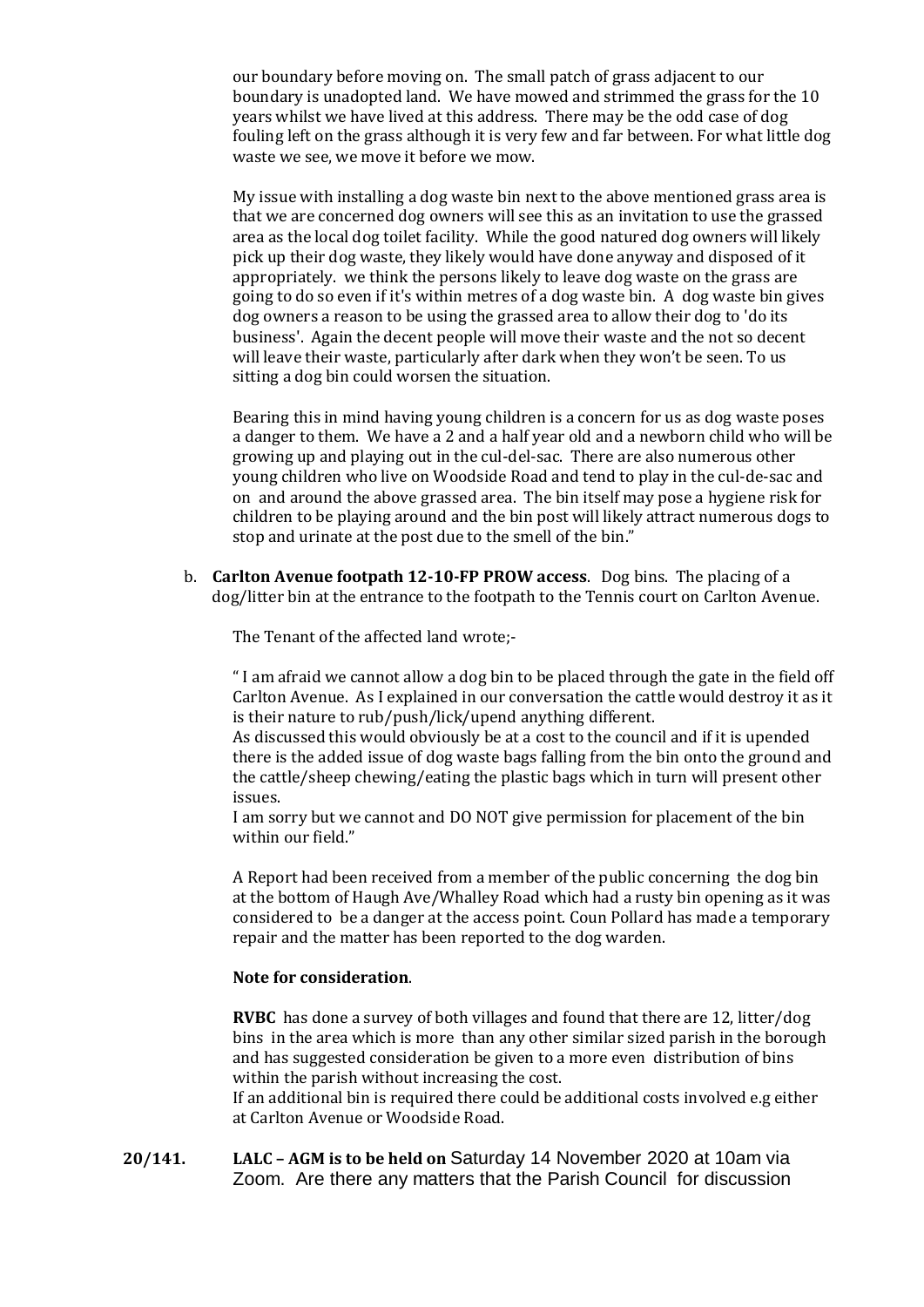- **20/142. Readstone Environment Group (REG) Litter Notices Environmental Group**  has organised a local campaign which will take place during the months of October and November.
- **20/143. Remembrance Sunday** update on the current arrangements. Donation or purchase from BL of 2 wreaths.

#### **20/144. Christmas Arrangements –**

- **a. Christmas tree –** arrangement for purchase and installing Christmas tree 5th December 9.30 am.
- **b. Christmas Tree –**Light Switch on,7th December. Time TBA.
- **c. Christmas Party arrangements.** It was suggested that a joint party be held with Read Parish Council due to both Councils having had a reduction in acceptances. Alternatives to be considered.
- **20/145. Read and Simonstone Tennis Club**  A enquiry has been received from the Club to see if the Parish Council would be willing to give a Grant towards the improving the Clubs facilities;-

**"**The Club have been successful in securing Sport England and Lottery funding in the past, but now has the ambition to provide floodlighting, so that the Club can be used all year long. The Club is keen to widen the use of the facilities to the wider community and is already on the path to doing this by recently securing a new relationship with Readstone Junior Football Club. The younger members are benefitting from the Astro Turf Court that we have currently had laid, which means that they will no longer need to go outside of the local area of play. Membership has increased from 14 to 122 over the past 12 months, which is fantastic for strengthening the Clubs future base."

#### **20/146. Finance**

- a. National Pay award 20/21 National Joint Council for Local Government Services (NJC) has agreed the new pay scales for 2020-21, per hr to £11.53 which is an increase of 31p per hour or £18.6 per annum.
- b. Account s for payment

| i. Martholm Greenway | Development Grant        | £500.00 |
|----------------------|--------------------------|---------|
| ii. RSVH             | Development Grant        | £500.00 |
| iii. IRHirst         | Salary                   | £554.04 |
| iv. I R Hirst        | <b>Expenses inc Zoom</b> | £206.08 |
| v. HMRC              | Tax.                     | £138.51 |

c. Budget for the year 21-22 will be considered at the next Parish Council meeting would members please notify the Clerk if there area any items that they would like to be considered for inclusion nest years budget.

#### **Part ll – Items of business not to be discussed in public**

#### **DECISSION ITEM**

**20/147.** GOVERNACE MATTER

INFORMATION TO BE DISTRIBUTED TO MEMBERS AT THE MEETING.

**20/148.** Next Parish Council meeting is on the 13<sup>th</sup> November 2020.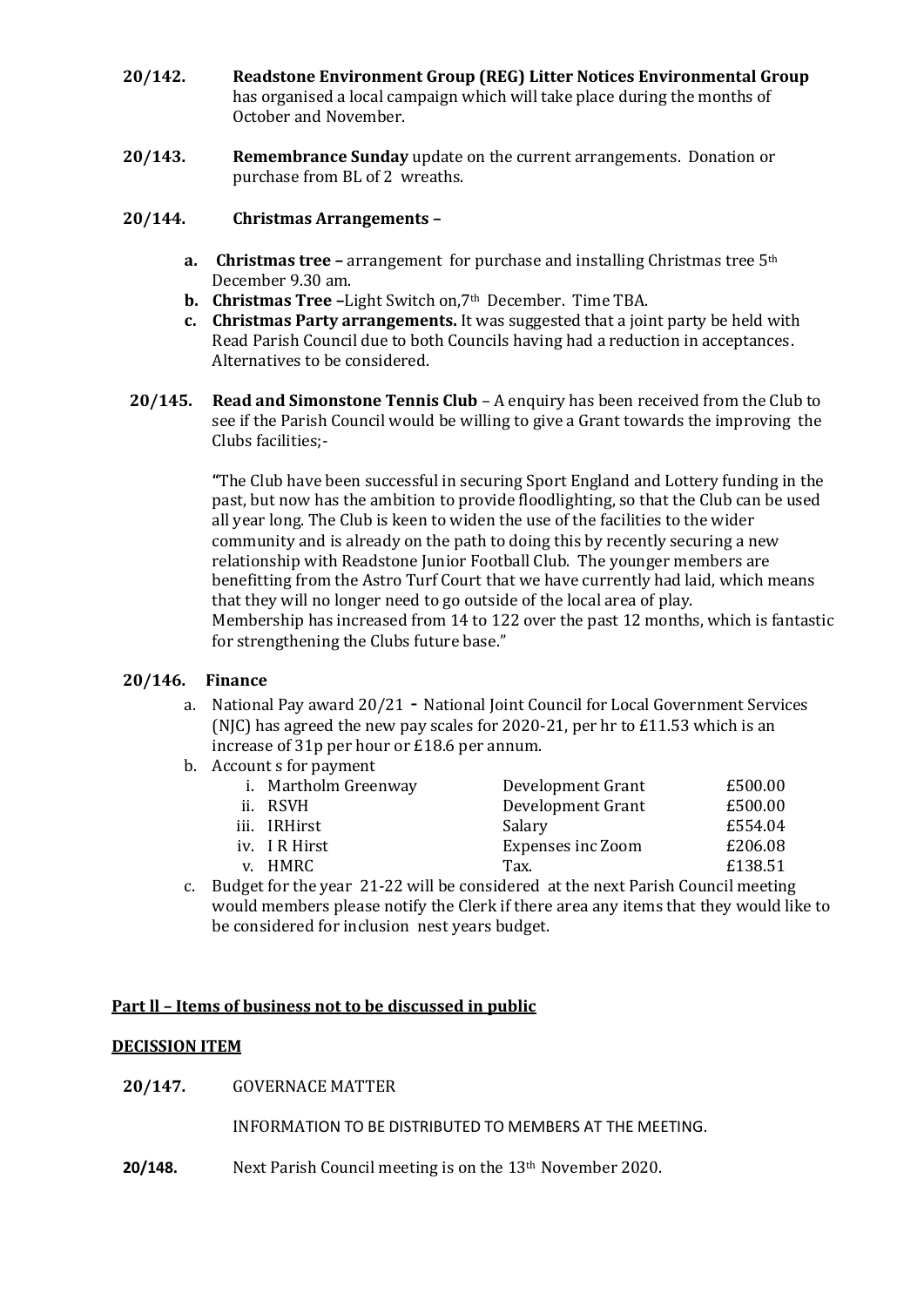**To be considered at Parish Council Meeting on 8 th October**

## **Simonstone**

## **Parish Council**

## **Parish Council Meeting**

### **to be held on 10th September 2020 By email under the emergency powers for Parish Councils Section of 78 of the Coronavirus Act 2020**

 **Postponed until 8 th October**

- **20/113. Apologies**
- **20/114. Declaration of interests**
- **20/115. Minutes of the meetings held on 13th August 2020 for approval.**
- **20/116. Public Participation.** (open forum on any village matter to last no more than 15 mins. 3mins per speaker
- **20/117. Decision items**
- **20/118. Matters raised from previous meetings:-**
- **20/119. Flower beds Simonstone** Lane Blackburn Road A number of calls have been received to date with no positive results yet.
- **20/120.** Report From Martholme Greenway Councillor Barker
- **20/121.** RSVH Report Councillor Rob McKelvey
- **20/122.** BT consultation on the removal of telephone boxes final draft response for approval.

(Phone box 41 01282772130O PP HAUGH AVENUE ( LAY-BY ) PCO1 WHALLEY ROAD SIMONSTONE BURNLEYBB12 7HS025/06/2020 – Objection Located in an area of unreliable mobile network coverage and so it provides an alternative means of communication, particularly in an emergency situation Located near to a busy main road with a high potential for traffic accident)

- **20/123.** Dumped vehicle –reported between Bank Terrace and Simonstone Hotel, matter was reported to the Police and RVBC- the vehicle has been removed.
- **20/124. Dog bins . - Reciting o**f the **F**ountains Ave dog bin to Woodside Road- The nearest neighbours to the site at the bottom of the road near to the Salt bin is to be installed, have been notified of the Parish Council's proposal and there is an objection has been received.

"We are adverse to this for the following reasons;- We don't see Woodside Road as having a notable dog fouling problem. Most dog owners we see walking dogs in the area 'pause' on the grassed area on the edge of our boundary before moving on. The small patch of grass adjacent to our boundary is unadopted land. We have mowed and strimmed the grass for the 10 years whilst we have lived at this address. There may be the odd case of dog fouling left on the grass although it is very few and far between. For what little dog waste we see, we move it before we mow.